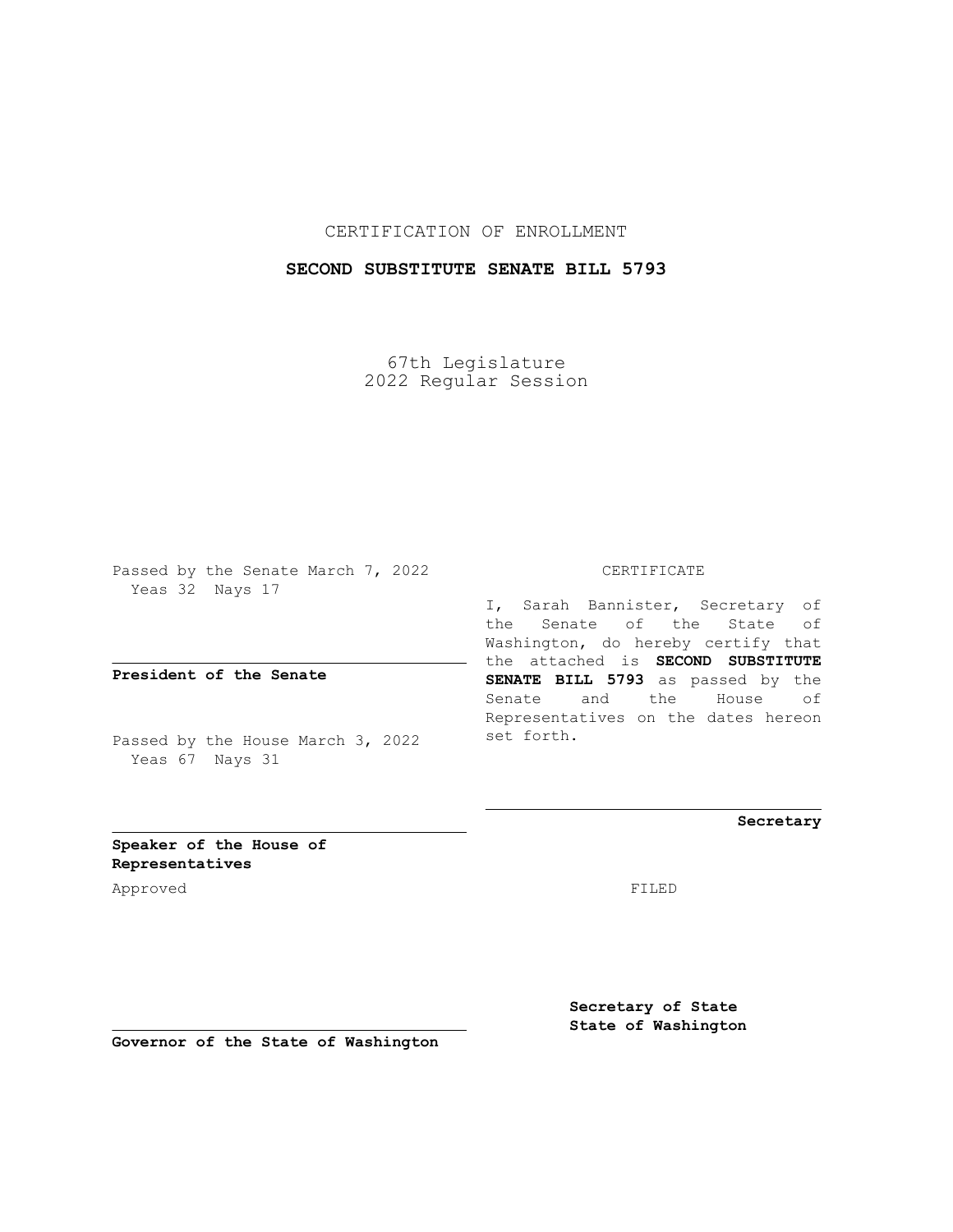## **SECOND SUBSTITUTE SENATE BILL 5793**

AS AMENDED BY THE HOUSE

Passed Legislature - 2022 Regular Session

## **State of Washington 67th Legislature 2022 Regular Session**

**By** Senate Ways & Means (originally sponsored by Senators C. Wilson, Trudeau, Das, Dhingra, Hasegawa, Lovelett, Nguyen, Nobles, and Saldaña; by request of Attorney General)

READ FIRST TIME 02/07/22.

 AN ACT Relating to allowing compensation for lived experience on 2 boards, commissions, councils, committees, and other similar groups; amending RCW 28A.300.802, 43.03.050, 43.03.060, and 41.40.035; reenacting and amending RCW 43.03.220; adding new sections to chapter 5 43.03 RCW; and creating a new section.

BE IT ENACTED BY THE LEGISLATURE OF THE STATE OF WASHINGTON:

 NEW SECTION. **Sec. 1.** The legislature finds that equitable public policy discussions should include individuals directly impacted by that policy. In order to do so, the legislature supports removing barriers to that participation. The legislature finds that asking community members with lower financial means to volunteer their time and expertise while state employees and representatives of advocacy organizations receive compensation from their respective agency or organization for their time and experience ultimately hinders full and open public participation. As a result, the legislature finds that removing financial barriers for those individuals fosters increased access to government and enriches public policy discussions and decisions, ultimately leading to more equitable and sustainable policy outcomes.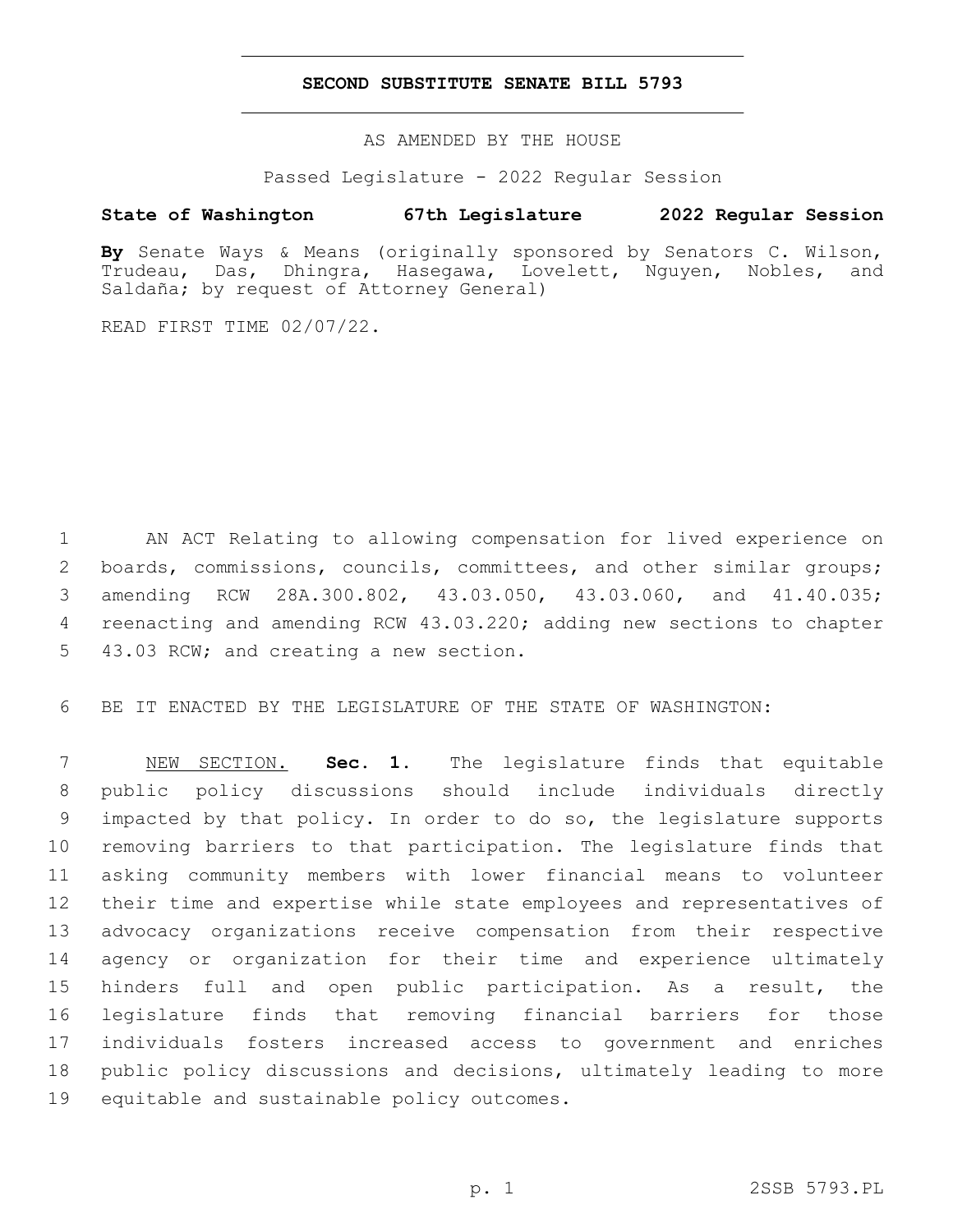**Sec. 2.** RCW 43.03.220 and 2011 1st sp.s. c 21 s 55 and 2011 c 5 s 902 are each reenacted and amended to read as follows:

 (1) Any part-time board, commission, council, committee, or other similar group which is established by the executive, legislative, or judicial branch to participate in state government and which functions primarily in an advisory, coordinating, or planning capacity shall be identified as a class one group. Unless otherwise identified in law, all newly formed and existing groups are a class one group.

10 (2) Absent any other provision of law to the contrary, ((no money beyond the customary reimbursement or allowance for expenses may be 12 paid by or through the state to members of class one groups for 13 attendance at meetings of such groups)) a stipend may be provided to 14 a member of a class one group in accordance with this subsection.

 (a) Subject to available funding, an agency may provide a stipend to individuals who are low income or have lived experience to support 17 their participation in class one groups when the agency determines such participation is desirable in order to implement the principles 19 of equity described in RCW 43.06D.020, provided that the individuals are not otherwise compensated for their attendance at meetings.

 (b) Stipends shall not exceed \$200 for each day during which the member attends an official meeting or performs statutorily prescribed duties approved by the chairperson of the group.

 (c) Individuals eligible for stipends under this section are eligible for reasonable allowances for child and adult care 26 reimbursement, lodging, and travel expenses as provided in RCW 43.03.050 and 43.03.060 in addition to stipend amounts.

28 (d) Nothing in this subsection creates an employment relationship, or any membership or qualification in any state or 30 other publicly supported retirement system, for this or any other 31 title due to the payment of a stipend, lodging and travel expenses, 32 or child care expenses provided under this section where such a 33 relationship, membership, or qualification did not already exist.

 (e) As allowable by federal and state law, state agencies will minimize, to the greatest extent possible, the impact of stipends and 36 reimbursements on public assistance eligibility and benefit amounts.

37 (3)(((a) No)) Except for members who qualify for a stipend under subsection (2) of this section, no person designated as a member of a class one board, commission, council, committee, or similar group may receive an allowance for subsistence, lodging, or travel expenses if

p. 2 2SSB 5793.PL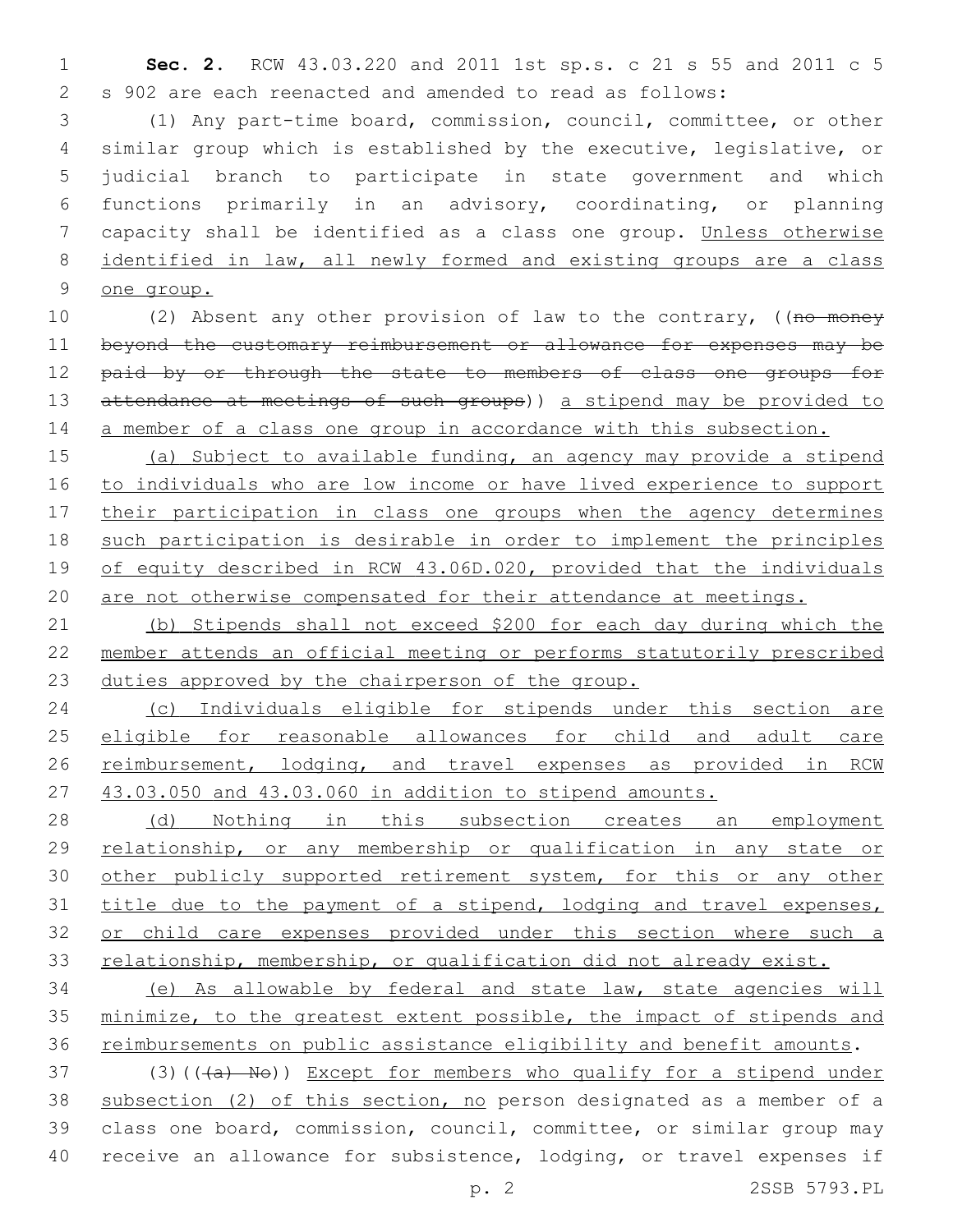the allowance cost is funded by the state general fund. Exceptions may be granted under RCW 43.03.049. Class one groups, when feasible, shall use an alternative means of conducting a meeting that does not require travel while still maximizing member and public participation and may use a meeting format that requires members to be physically present at one location only when necessary or required by law.

7 (((b)) (4) Class one groups that are funded by sources other than the state general fund are encouraged to reduce travel, lodging, and other costs associated with conducting the business of the group including use of other meeting formats that do not require travel.

 (5) Agencies exercising their authority to provide stipends and allowances under this section must follow the guidelines established 13 by the office of equity pursuant to section 3 of this act.

(6) For purposes of this section:

 (a) "Lived experience" means direct personal experience in the 16 subject matter being addressed by the board, commission, council, 17 committee, or other similar group.

 (b) "Low income" means an individual whose income is not more 19 than 400 percent of the federal poverty level, adjusted for family size.

 NEW SECTION. **Sec. 3.** A new section is added to chapter 43.03 22 RCW to read as follows:

 (1) By December 1, 2022, the office of equity shall develop uniform equity-driven guidelines for agencies on the issuance of stipends and allowances authorized under RCW 43.03.220 to provide for consistent application of the law. In developing the guidelines, the office of equity shall consult with stakeholders including, but not limited to, state agencies and impacted communities. The guidelines for providing allowances must include the reasonable allowances as prescribed by the office of financial management under RCW 43.03.050.

 (2) Agencies exercising their authority under RCW 43.03.220 to provide stipends or allowances to members of class one groups shall adhere to the guidelines established under subsection (1) of this 34 section.

 **Sec. 4.** RCW 28A.300.802 and 2011 1st sp.s. c 21 s 53 are each 36 amended to read as follows:

 In addition to any board, commission, council, committee, or other similar group established by statute or executive order, the

p. 3 2SSB 5793.PL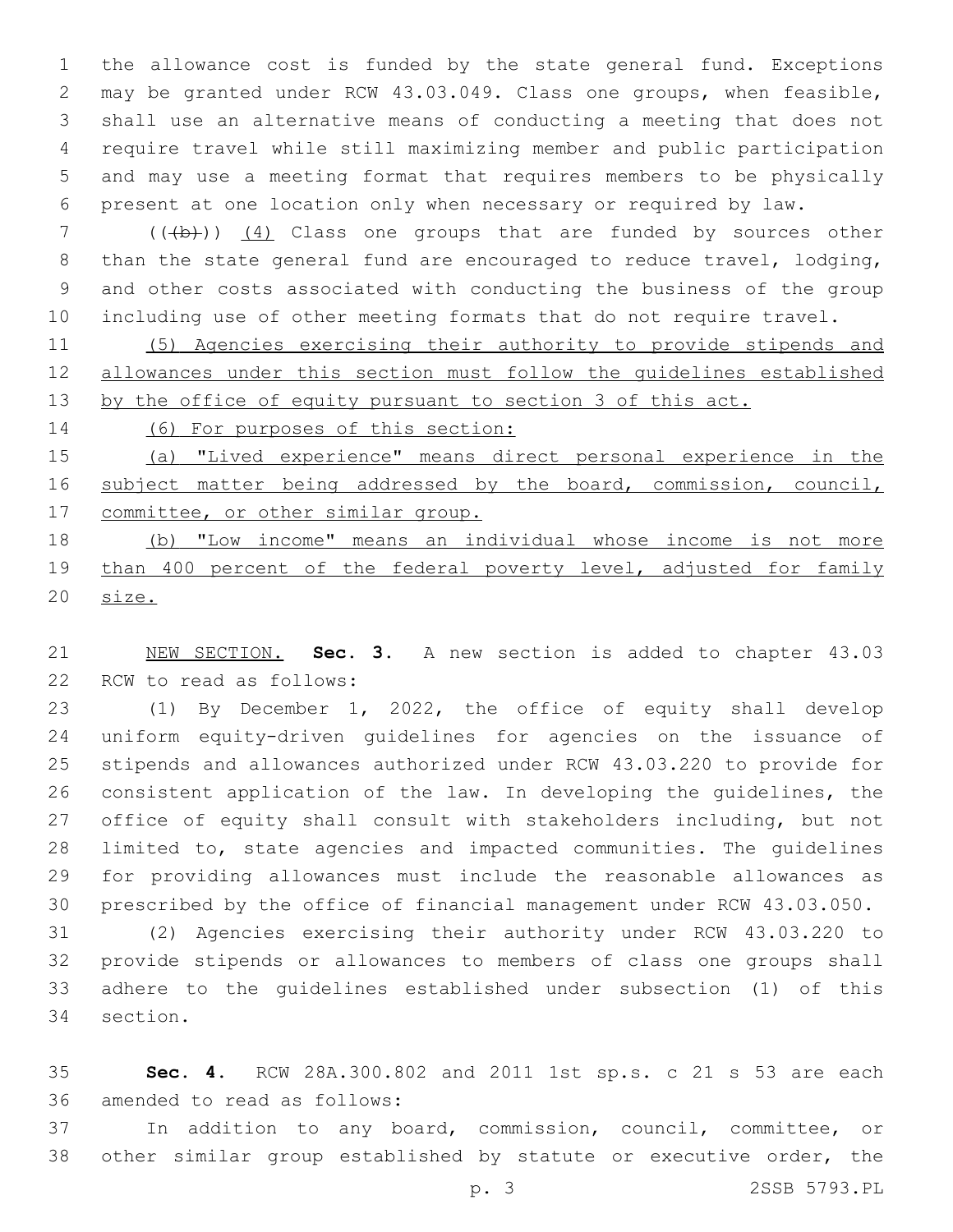superintendent of public instruction may appoint advisory groups on subject matters within the superintendent's responsibilities or as may be required by any federal legislation as a condition to the receipt of federal funds by the federal department. The advisory groups shall be constituted as required by federal law or as the 6 superintendent may determine.

 Members of advisory groups under the authority of the superintendent may be paid their travel expenses in accordance with 9 RCW 43.03.050 and 43.03.060.

10 Except as provided in this section or as authorized by RCW 11 43.03.220, members of advisory groups under the authority of the superintendent are volunteering their services and are not eligible for compensation. A person is eligible to receive compensation in an amount not to exceed one hundred dollars for each day during which the member attends an official meeting of the group or performs statutorily prescribed duties approved by the chairperson of the group if the person (1) occupies a position, normally regarded as full-time in nature, as a certificated employee of a local school district; (2) is participating as part of their employment with the local school district; and (3) the meeting or duties are performed outside the period in which school days as defined by RCW 28A.150.030 are conducted. The superintendent may reimburse local school districts for substitute certificated employees to enable members to meet or perform duties on school days. A person is eligible to receive compensation from federal funds in an amount to be determined by personal service contract for groups required by federal law.

 **Sec. 5.** RCW 43.03.050 and 2011 1st sp.s. c 21 s 61 are each 28 amended to read as follows:

 (1) The director of financial management shall prescribe reasonable allowances to cover reasonable and necessary subsistence and lodging expenses for elective and appointive officials and state employees while engaged on official business away from their designated posts of duty. The director of financial management may prescribe and regulate the allowances provided in lieu of subsistence and lodging expenses and may prescribe the conditions under which reimbursement for subsistence and lodging may be allowed. The schedule of allowances adopted by the office of financial management may include special allowances for foreign travel and other travel involving higher than usual costs for subsistence and lodging. The

p. 4 2SSB 5793.PL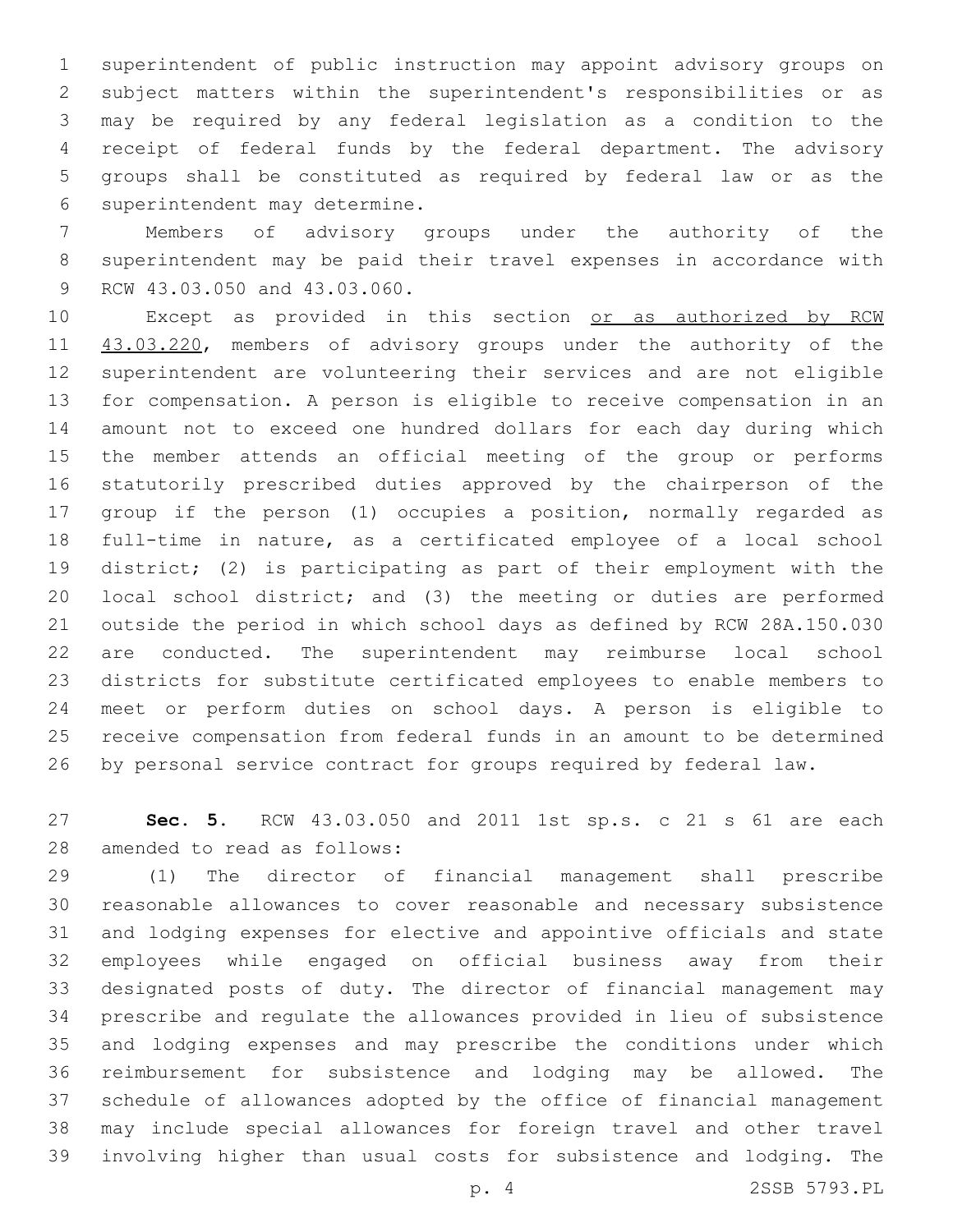allowances established by the director shall not exceed the rates set by the federal government for federal employees. However, during the 2003-05 fiscal biennium, the allowances for any county that is part of a metropolitan statistical area, the largest city of which is in another state, shall equal the allowances prescribed for that larger 6 city.

 (2) Those persons appointed to serve without compensation on any state board, commission, or committee, if entitled to payment of travel expenses, shall be paid pursuant to special per diem rates prescribed in accordance with subsection (1) of this section by the 11 office of financial management.

 (3) The director of financial management may prescribe reasonable allowances to cover reasonable expenses for meals, coffee, and light refreshment served to elective and appointive officials and state employees regardless of travel status at a meeting where: (a) The purpose of the meeting is to conduct official state business or to provide formal training to state employees or state officials; (b) the meals, coffee, or light refreshment are an integral part of the meeting or training session; (c) the meeting or training session takes place away from the employee's or official's regular workplace; and (d) the agency head or authorized designee approves payments in advance for the meals, coffee, or light refreshment. In order to prevent abuse, the director may regulate such allowances and prescribe additional conditions for claiming the allowances.

 (4) Upon approval of the agency head or authorized designee, an agency may serve coffee or light refreshments at a meeting where: (a) The purpose of the meeting is to conduct state business or to provide formal training that benefits the state; and (b) the coffee or light refreshment is an integral part of the meeting or training session. The director of financial management shall adopt requirements necessary to prohibit abuse of the authority authorized in this 32 subsection.

 (5) The director of financial management shall prescribe reasonable allowances to cover reasonable and necessary child and adult care expenses incurred by eligible members of a class one board, commission, council, committee, or similar group, who are authorized under RCW 43.03.220 to receive such allowances, while attending an official meeting or performing statutorily prescribed duties approved by the chairperson of the group.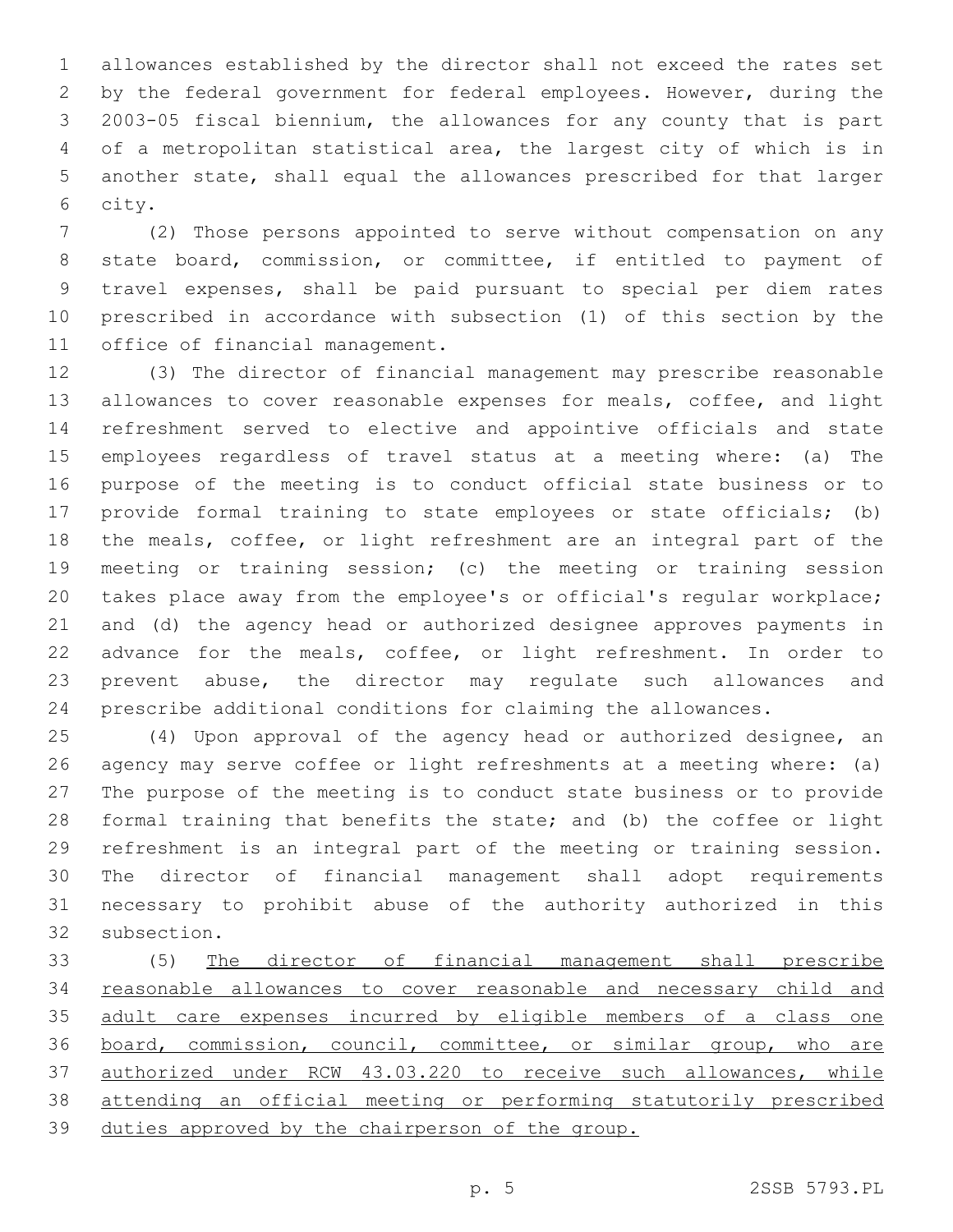(6) The schedule of allowances prescribed by the director under the terms of this section and any subsequent increases in any maximum allowance or special allowances for areas of higher than usual costs shall be reported to the ways and means committees of the house of representatives and the senate at each regular session of the legislature.6

 ( $(\overline{6})$ ) (7) No person designated as a member of a class one through class three or class five board, commission, council, committee, or similar group may receive an allowance for subsistence, lodging, or travel expenses if the allowance cost is funded by the 11 state general fund((- Exceptions may be granted)), unless authorized under RCW 43.03.220 or granted an exception under RCW 43.03.049.

 **Sec. 6.** RCW 43.03.060 and 2011 1st sp.s. c 21 s 62 are each 14 amended to read as follows:

 (1) Whenever it becomes necessary for elective or appointive officials or employees of the state to travel away from their designated posts of duty while engaged on official business, and it is found to be more advantageous or economical to the state that travel be by a privately-owned vehicle rather than a common carrier or a state-owned or operated vehicle, a mileage rate established by the director of financial management shall be allowed. The mileage rate established by the director shall not exceed any rate set by the United States treasury department above which the substantiation requirements specified in Treasury Department Regulations section 1.274-5T(a)(1), as now law or hereafter amended, will apply.

 (2) The director of financial management may prescribe and regulate the specific mileage rate or other allowance for the use of privately-owned vehicles or common carriers on official business and the conditions under which reimbursement of transportation costs may be allowed. The reimbursement or other payment for transportation expenses of any employee or appointive official of the state shall be based on the method deemed most advantageous or economical to the 33 state.

 (3) The mileage rate established by the director of financial management pursuant to this section and any subsequent changes thereto shall be reported to the ways and means committees of the house of representatives and the senate at each regular session of 38 the legislature.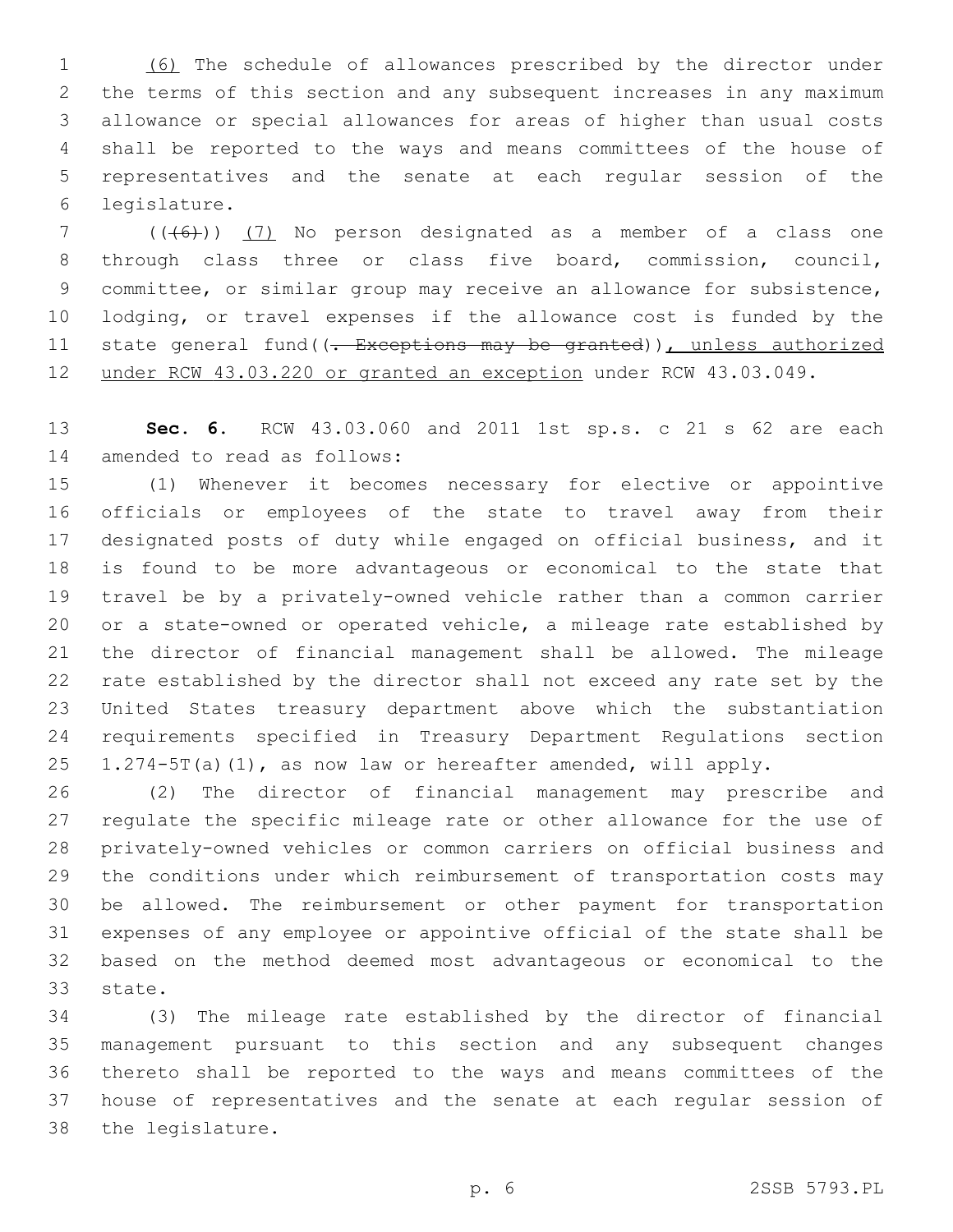(4) No person designated as a member of a class one through class three or class five board, commission, council, committee, or similar group may receive an allowance for subsistence, lodging, or travel 4 expenses if the allowance cost is funded by the state general fund  $(-$  Exceptions may be granted)), unless authorized under RCW 43.03.220 or 6 granted an exception under RCW 43.03.049.

 NEW SECTION. **Sec. 7.** A new section is added to chapter 43.03 8 RCW to read as follows:

 (1) An agency exercising its authority to provide stipends under RCW 43.03.220(2) must report to the Washington state office of equity by August 30, 2023, and August 30, 2024, for state fiscal years 2023 12 and 2024 respectively, the following information:

 (a) A brief description of the groups for which stipends have 14 been made available including:

(i) Number of members receiving a stipend or allowance; and

 (ii) Aggregate demographic information of members of class one groups including race, ethnicity, income, and geographic 18 representation by county;

19 (b) The amount of stipends distributed;

20 (c) The amount of allowances distributed;

 (d) An analysis of whether and how the availability of stipends and allowances has reduced barriers to participation and increased 23 the diversity of group participants; and

 (e) An analysis of whether the provision of stipends and allowances resulted in more applications and willingness to 26 participate.

(2) The Washington state office of equity shall:

 (a) Compile and analyze the information received from agencies 29 under this section; and

 (b) Prepare a report, in compliance with RCW 43.01.036, to the governor and legislature by December 1, 2024. The report must 32 include:

 (i) An overall evaluation of the stipend process authorized in 34 RCW 43.03.220(2);

(ii) Recommendations for improving the process; and

 (iii) Recommendations to further decrease barriers to participation and increase the diversity of group applicants.